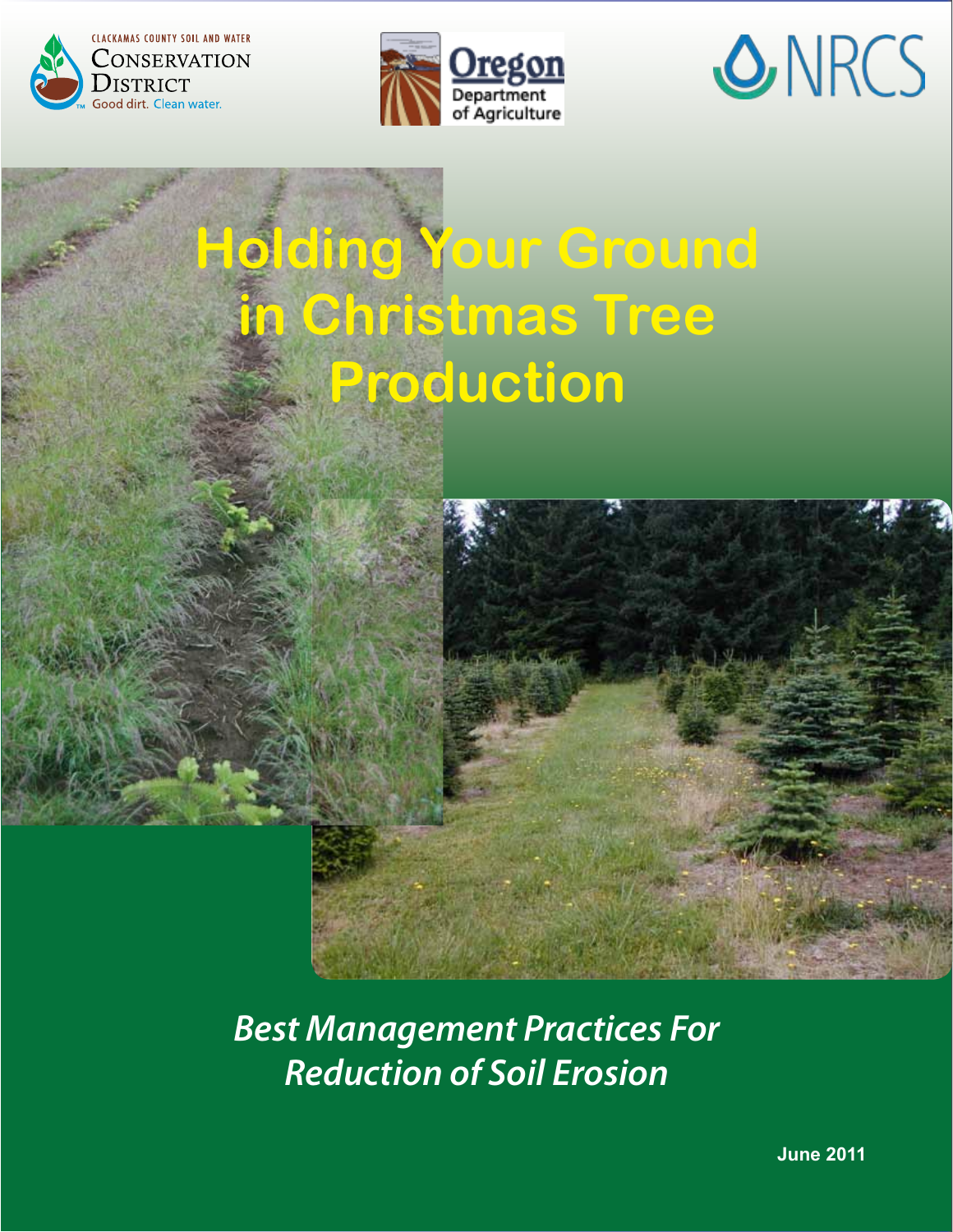Thanks are due to the United States Department of Agriculture Natural Resources Conservation Service (USDA NRCS) and the Illinois Association of Soil and Water Conservation Districts for their generous sharing of the Urban Soil Erosion and Sediment Control document files and photographs. Erosion control and clean water is a common goal. Thank you for your help.

Thanks also to Chal Landgren, Christmas Tree Specialist and Professor, Oregon State University Extension for his technical expertise, editing and photograph contribution.

Our state USDA NRCS staff have also contributed their time, expertise and support. Thank you to Lee Ko, USDA NRCS Oregon Water Quality Specialist; Denise Troxell, USDA NRCS Oregon PhotoAgronomist; Sara Magenheimer, USDA NRCS Oregon State Public Affairs Officer.

Additional photo credit: Rick Fletcher, Extension Forester Benton County, Oregon State University Extension

Funding for this publication was provided in part by the Oregon Department of Agriculture.

Clackamas County Soil and Water Conservation District staff have provided information, support and editing with endless professionalism and good humor. Thanks!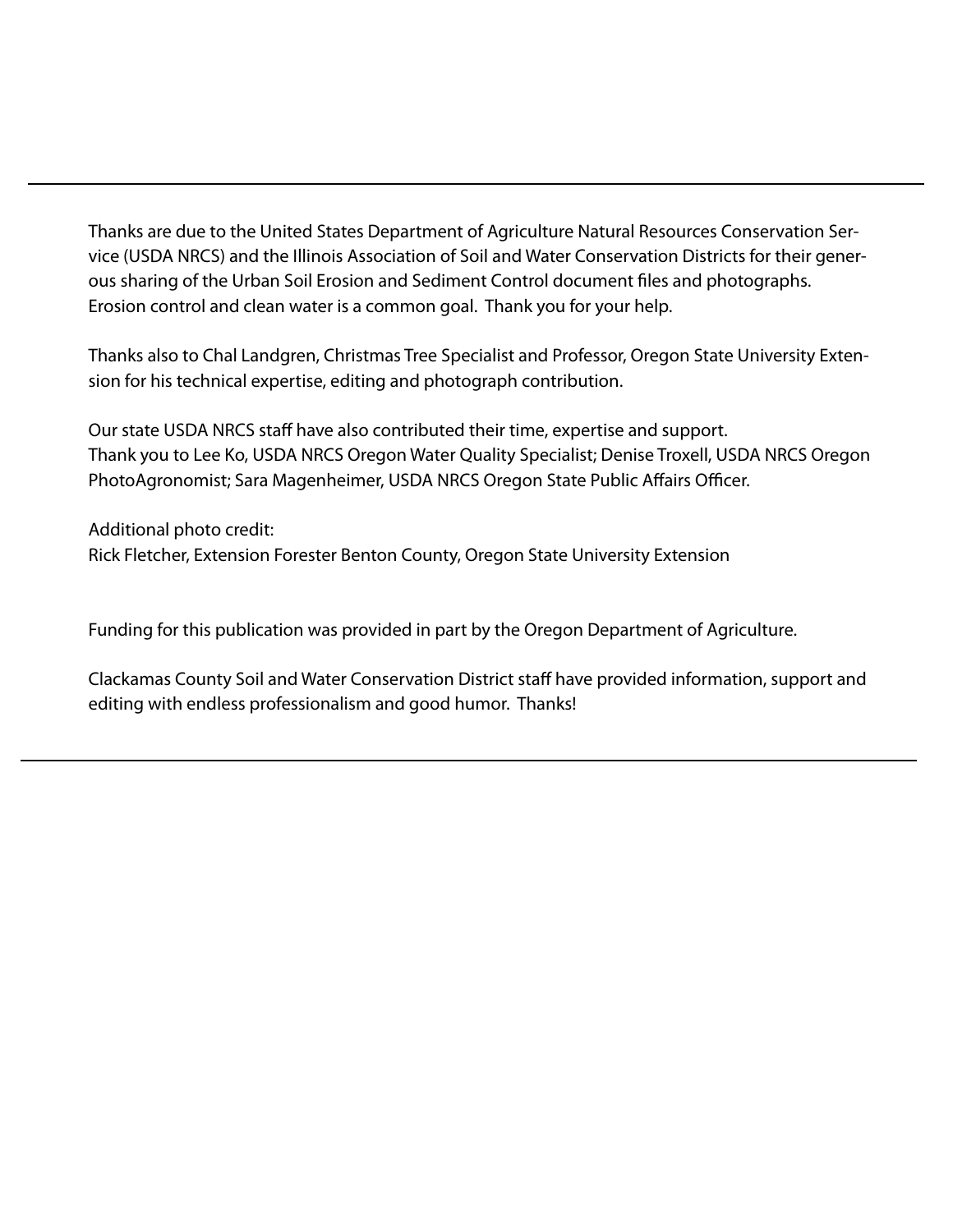## **Holding Your Ground in Christmas Tree Production**

*Best Management Practices for Reduction of Soil Erosion*

#### **Introduction**

Are you watching as your precious soil washes away?

Check out these recommendations for keeping soil, one of your most valuable resources, where it belongs... in your fields! In this publication you will find some good land management practices that you can apply to protect the very foundation of your growing operation!

(This list of practices is not all inclusive and may not work for every situation. Evaluation of each situation must be made before deciding on specific practices.)

### **What is Erosion?**

When soil is exposed with no protective cover, it is susceptible to the erosive forces of water and wind. The consequences of erosion are numerous. One of the most obvious is the loss of nutrients and organic matter from topsoil, leading to reduced fertility and reduced water holding capacity.

Erosion is a three-step process involving the detachment, transportation and deposition of soil particles. There are many kinds of erosion, such as sheet and rill erosion, gully erosion and wind erosion.

Deposition of eroded soil material, pesticides and fertilizers into water bodies can also result from erosion. The good news is that these consequences can be avoided through good land management practices.

## **Why be concerned?**

Soil erosion has been identified as a significant sources of pollution for surface water quality.

Sediment deposits destroy fish spawning areas, weaken aquatic insects which are at the base of the food chain, fill up stream channels and decrease the overall quality of lakes, streams and wetlands.

Sedimentation can cause flooding; require additional water treatment; pose safety and nuisance issues on roadways; and increase cost of production. Chemicals (such as pesticides - current and legacy, nutrients, and heavy metals) can be transported with sediment

to receiving waters where they cause additional damage to fish and aquatic insects. And lastly, it is a Federal and state law to avoid water pollution



## **What is Sediment?**

Sediment results from erosion. When soil particles are detached from the surface, wind or water transports the particles from their site of origin and they come to rest on other ground surfaces or in lakes, ponds, watercourses, or wetlands, this soil is referred to as sediment. The process of soil particles being transported and deposited is known as sedimentation.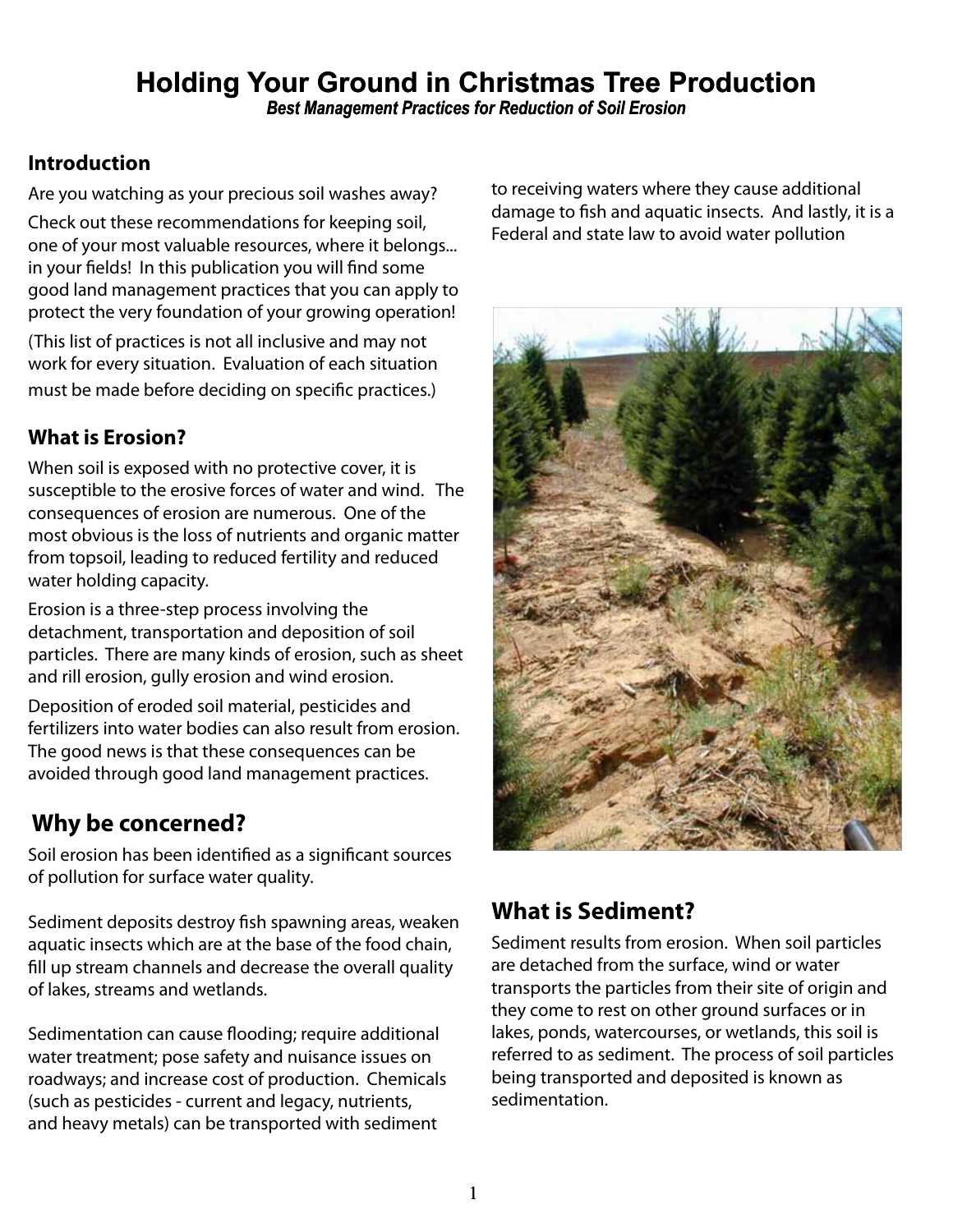## **Types of Erosion Commonly Found in Christmas Tree Fields**



**Mechanism for Erosion:** When rain impacts exposed soil particles, the particles dislodge and splash into the air. The dislodged particles can become suspended in the water and can easily be transported great distances by surface water runoff.



**Sheet & Rill Erosion:** Sheet erosion is the uniform movement of a thin layer of soil from sloping, bare, unprotected land. Falling raindrops detach soil particles that are then transported down slope/grade to a point of deposition. Rills form with longer, harder rains when runoff volumes accelerate. Erosion increases as slope/grade becomes steeper and with longer slope length.



**Gully Erosion:** Rill erosion evolves into gully erosion as runoff increases, from one heavy rain or a series of storms over time. A gully is generally defined as a scoured out area that is not crossable with usual tillage or grading equipment.

## **How to Control Erosion?**

In an erosion control plan, controlling erosion should be emphasized first, followed by control of sediment. Controlling erosion is easier and less expensive than sediment control. By preventing soil particles from being detached, less sediment will need to be controlled. Once erosion control is carried out, sediment control should then be used. *An ounce of prevention really does equal a pound of cure!*

In this publication we suggest some good land management practices that you may apply to protect the very foundation of your growing operation.

#### **Erosion Control Practices**

#### **Temporary and Permanent Vegetation**

Temporary seeding helps reduce runoff and erosion during early tree establishment. Permanent seeding stabilizes disturbed or exposed areas in a manner that adapts to conditions and allows selection of the most appropriate plant materials for long-term erosion control.

Producers have the dilemna of protecting their valuable soil from loss due to erosion and reducing competition between Christmas Tree seedlings and a vegetative cover. The practice that growers employ must satisfy both needs. Planting a low-growing groundcover between rows outside of the young tree's dripline means less soil is lost to erosion and

**Soil erosion can reduce the crop yeild on arable land by reducing the amount of nutrients in the soil. After the soil is transported to another location as a result of erosion, the sediment can affect water quality.**

less muddy conditions come harvest time. Improved soil tilth and biological activity is an added benefit of a vegetative cover. Look for low-growing groundcovers that either die out or go dormant during summer months, such as spring oats, winter wheat or barley.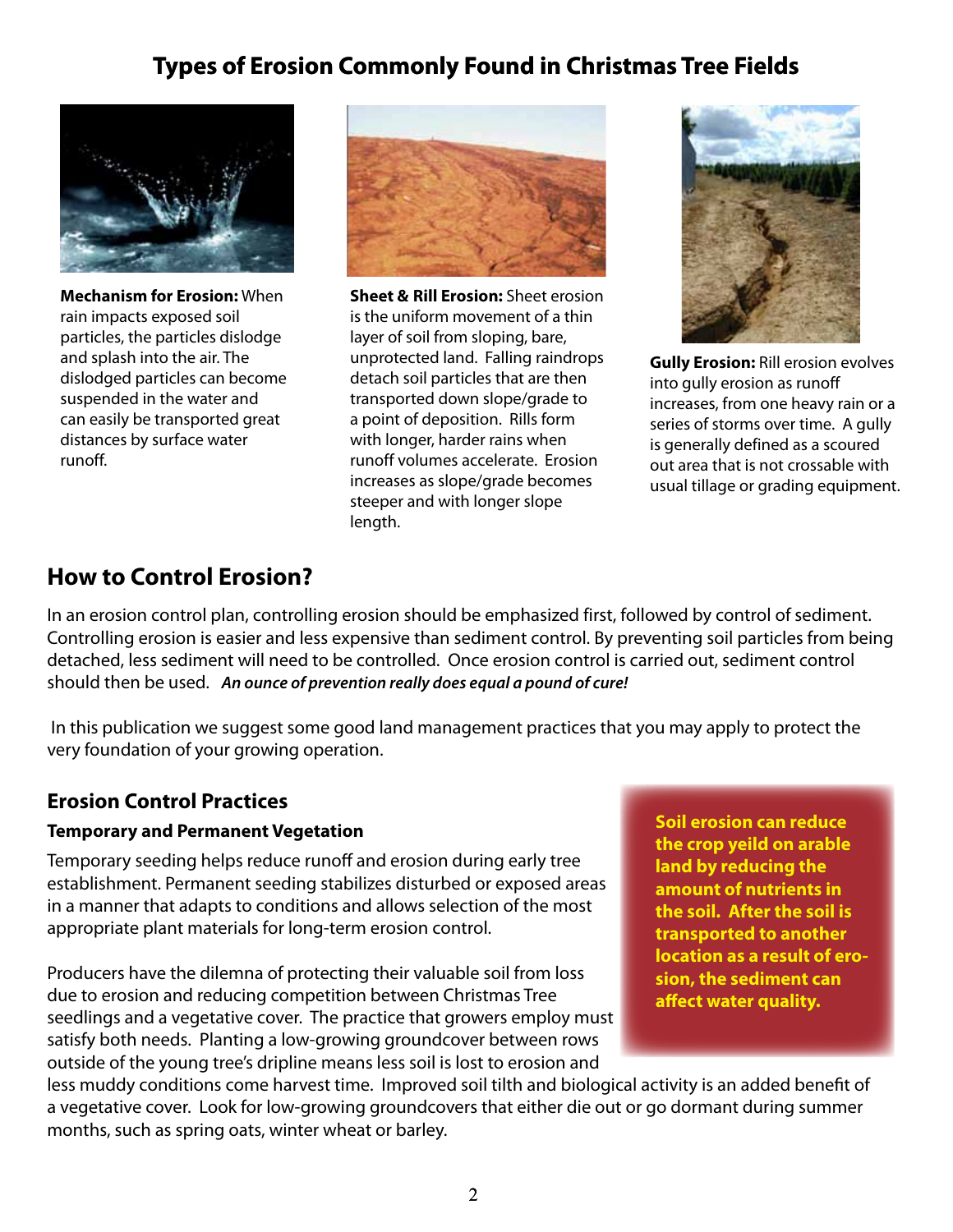Temporary seeding provides protection for no more than one year, during which time permanent stabilization should be initiated. Permanent cover could include hard fescues, clover or sheep fescue. Some caveats to to planting cover: clover can attract deer, grass can harbor voles, mowing takes time and effort and the cover rarely comes in as pure stands (i.e. they will often have broadleaf weeds sometimes needing sprays). In many cases you still need to control weeds within the tree rows, since the trees and grass compete for water.

#### **Mulching**

Mulching is applying vegetative material like straw or woodchips, tackifier or other material to keep mulch in place, protecting the soil surface from the impact of raindrops and the erosive forces of wind until vegetative cover is established. Mulch roughens the surface which impedes overland flows, allowing for slower percolation of rain down into the soil. A well crimped or "punched in" straw layer will result in a vertical "canopy" of stems perpendicular to the soil surface, providing a conduit for rainfall to more readily enter the soil. This may be an important factor on sloping sites where rainfall is apt to travel

**Sheet and rill erosion can be a significant concern in Christmas trees depending on slopes, slope lengths, and management. Erosion is most significant in the first few years as trees are becoming established. Average sheet and rill erosion rates over the rotation are generally greater than the established tolerable soil loss (T value for the soil)—ranging anywhere from 5 Tons/ acre up to over 25T/acre...contributed by Oregon NRCS**

downslope on the soil surface rather than percolate into the soil.

The resulting increase in soil moisture provides a more hospitable environment for seedling establishment and protects them from temperature extremes. Mulching limits soil erosion and lessens the need to contain sediment. Mulches most often used include straw, fiber or wood chips.

Mulching is one of the best ways to provide instant erosion control on a bare site to protect it until vegetation can be established and has the added advantage of water conservation. Seed may be added to the mulch to help establish permanent cover. Vegetative materials may decompose over time, adding moisture-savinig carbon to your soil! A word of caution, some mulches may have unwanted seed.

- Straw mulches do not bond to the soil. They must be crimped or "punched in" by disking or by hand to prevent them from blowing away. They can also be held in place by spraying on a tackifier (glue) or fiber mulch to hold the straw in place.
	- • Straw mulch is usually applied at a rate of 1-2 tons per acre. Generally a depth of 3-4"would be adequate to provide the desired protection depending on the
	- Fiber mulches are chopped up paper or wood fiber and are typically sprayed on as a slurry along with seed.

#### **Reduce Compaction**

Erosion control goes hand-in-hand with good soil and nutrient management farming practices. You cannot stop the rain, and the farming practices used on the farm will influence where the rain goes when it hits the soil. For example, if the soil is compacted, water will tend to move across the surface rather than move into the soil profile. If your soil is roto-tilled in the fall or heavily "worked," the lack of structure and unprotected soil particles can quickly become a muddy erosive mess. Avoid fall tillage or working the ground when soils are wet to reduce soil compaction.

**Check with your local Soil and Water Conservation District or USDA Natural Resources Conservation Service for possible funding opportunities to help install conservation practices.**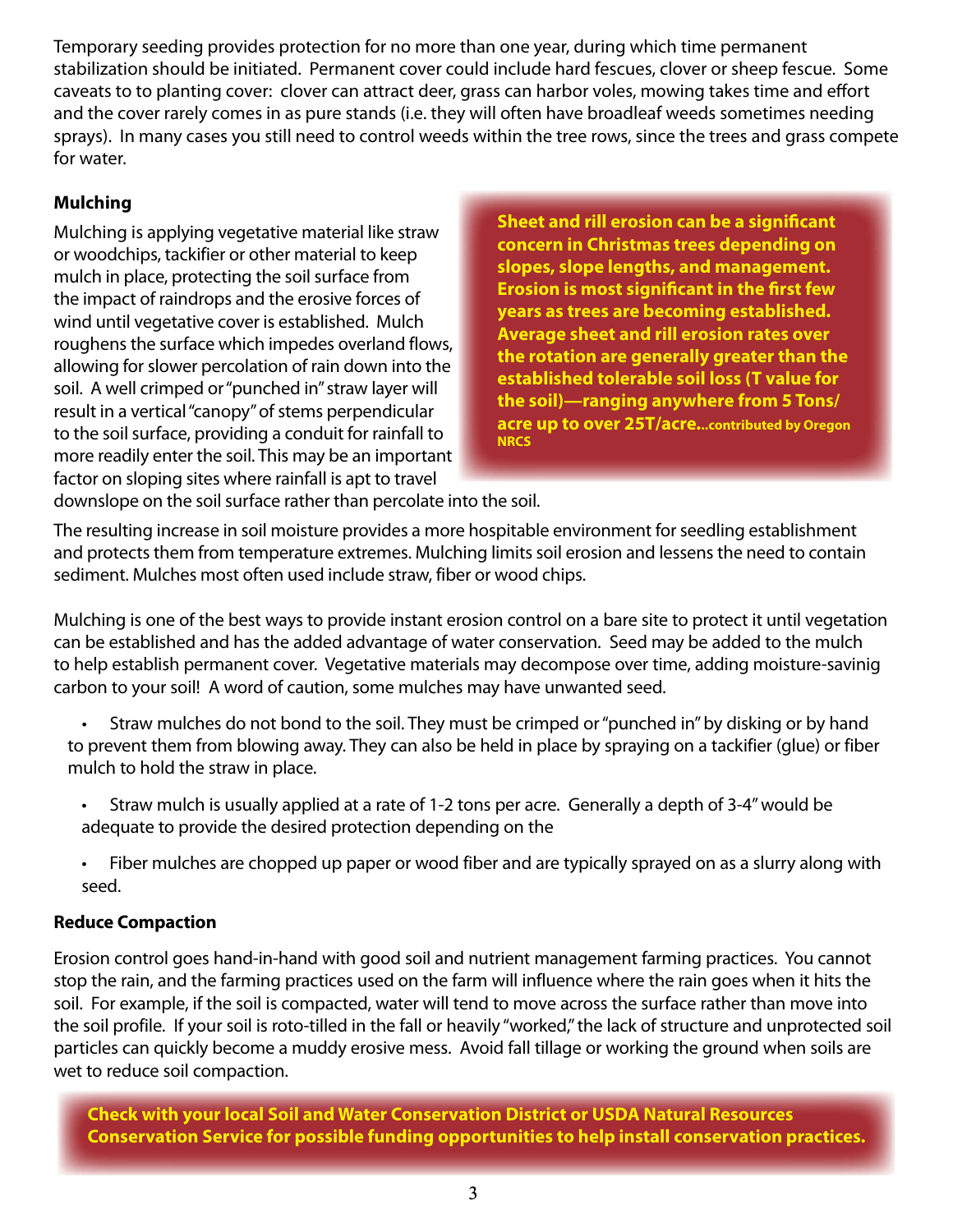## **What is Sediment Control?**

Sediment control, which is often confused with erosion control, is trapping detached soil particles that are already moving in the erosion process. Slowing the velocity of runoff and providing vegetative filtering helps trap sediment on-site, but typically, sediment control is achieved by temporarily impounding flows to allow sediment to settle out. It is critical that effective sediment control practices be installed and maintained when soil is exposed to the erosive force of rain and wind. Sediment control should be a secondary design goal in a soil erosion and sediment control plan, after erosion control is addressed to the extent practical.



## **Sediment Control Practices**

#### **Temporary sediment barriers: hay or straw bales.**

Straw bales divide the slope and therefore slow the speed at which runoff water will travel downhill. The slower water speed reduces the erosive power of the water.Straw bale barriers often work well when rills or small gullies are foming due to erosion.



Prepare the trench for the straw bales, perpendicular to the slope. Make the trench 4 inches deep.

Place the bales close together in the trench to prevent water from flowing under or around them. Secure straw bales with two re-bars, steel pickets or 2x2" stakes per bale. Sink your stakes 1 or 2 feet in the ground. It is important to install enough bales next to one another to sufficiently slow the water movement and encourage sediment to fall out.



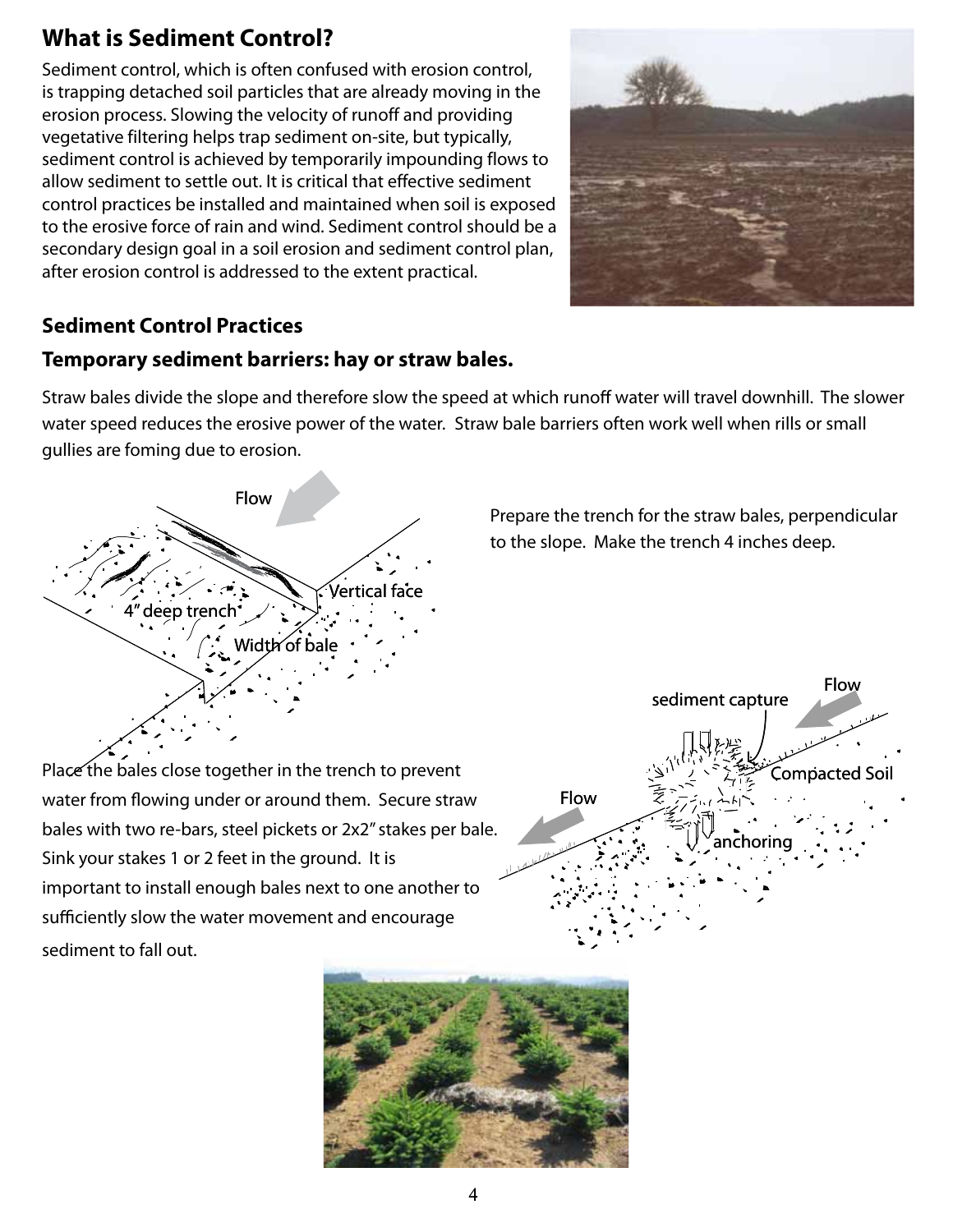#### **Buffers and Field Borders**

Effective stream buffers and field borders filter sedimentladen runoff from farm fields. To ensure vegetated borders are giving you the best results, water leaving the field must be well distributed across the border. This may be the most appropriate practice to use when you have overland sheet flow. For a field border to work at maximum capacity, the less water one area of vegetation has to filter, the better the result. If channels or gullies form, the water will pass through the buffer with little or no filtration.

**The most severe financial cost of soil erosion is the loss of productivity of the land and ultimately not being able to raise crops (corn, beans, wheat, or Christmas trees). Once the "A" soil horizon has eroded away, only the less fertile subsoil is left to farm.**



 Studies show that a 15 to 20 foot wide buffer can do a good job in keeping your soil out of the road ditch or near by stream. Keep in mind that native vegetation including flowering plants may also provide habitat for beneficial pollinators.

#### **Farm Roads**

Are there roads on your Christmas tree plantation that are unusable during wet season? Do you need to constuct roads in new fields or repair existing roads?

Here are a few tips to make your roads more durable and accessable during wet periods.

**Line drainage ditches with large angular gravel.** The gravel will protect against gully formation while carrying water away from the road and fields.

**Be Aware of the Grade!** Construct your roads with a grade of no more than 9 percent to avoid washouts. (What is a 9% grade? That is a drop of 9 feet in 100 feet, or about 11 inches in 10 feet.)

**Road Surface Materials Matter.** Consider using more stable surface material as your slope length, grade and useage increases. Gravel is more stable than grass if the road is steep and handles heavy traffic. Geotextile fabric provides a permeable barrier that allows water through, but prevents gravel from working into the soil.



Contact your local soil and water conservation district or natural resource conservation service conservationist to enlist their help with existing road problems or designs for long-lasting future roads.

**To find contact information for the Oregon Soil and Water Conservation Districts, go to the To find contact information for the Oregon Soil and Water Conservation Districts, go to the Oregon Oregon Association of Conservation Districts at http://www.oacd.org/districts.shtml Association of Conservation Districts at http://www.oacd.org/districts.shtml The local USDA Natural Resources Conservation Service service center locations may be found at The local USDA Natural Resources Conservation Service service center locations may be found at http://offices.sc.egov.usda.gov/locator/app?state=OR http://offices.sc.egov.usda.gov/locator/app?state=OR**